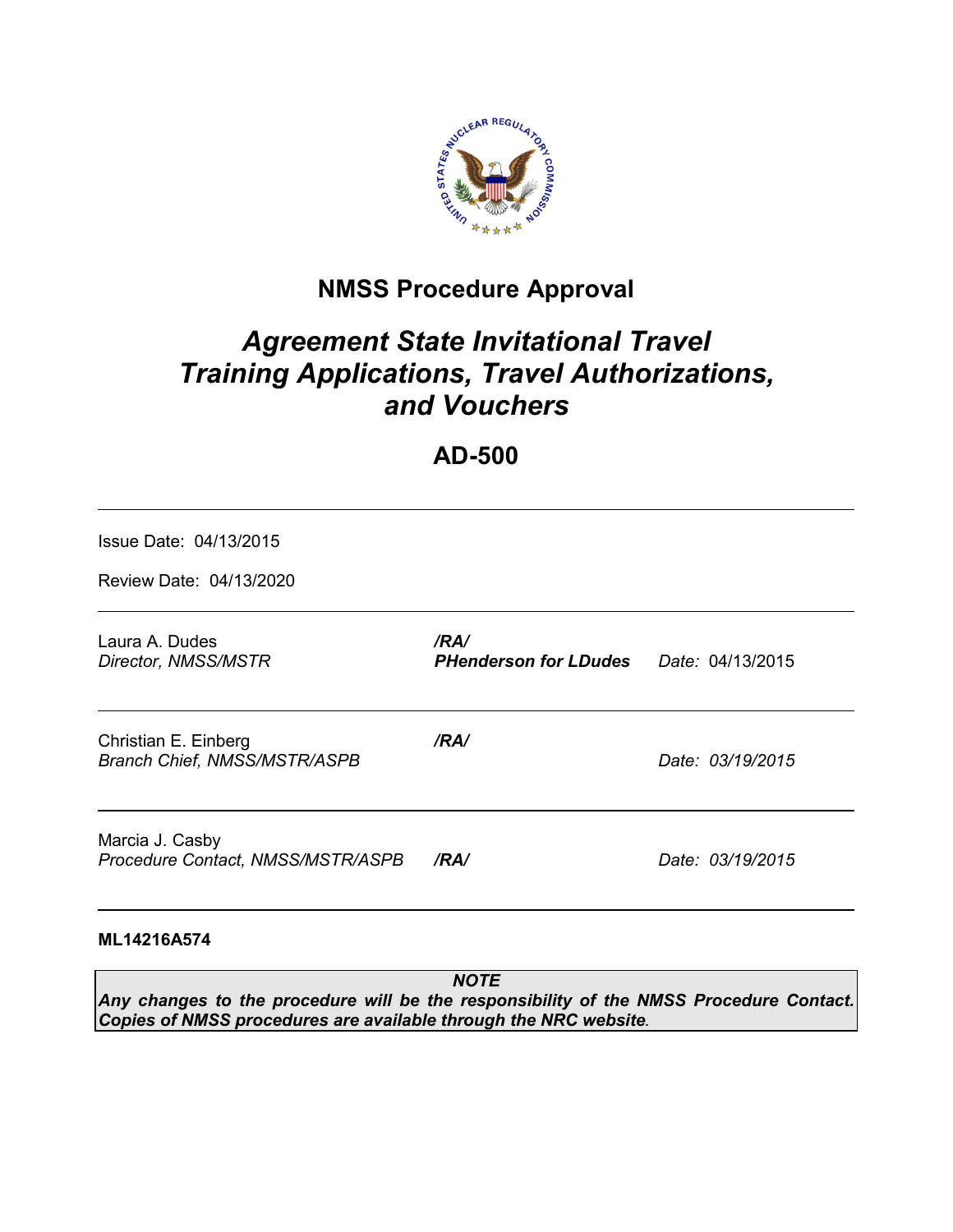

**Procedure Title**: *Agreement State Invitational Travel Training Applications, Travel Applications, and Vouchers* **Procedure Number: AD-500**

**Page: 1 of 4**

**Issue Date: 04/13/2015**

## **I. INTRODUCTION**

This procedure describes the Division of Material Safety, State, Tribal, and Rulemaking Programs (MSTR), Agreement State Programs Branch (ASPB) use of Training Applications, Travel Applications, and Vouchers for invitational travel.

## **II. OBJECTIVES**

- A. To identify the process to request Agreement State training.
- B. To identify the process to request authorization of invitational travel.
- C. To identify the process to request reimbursement for authorized invitational travel.

### **III. BACKGROUND**

ASPB provides invitational travel for State travelers to participate in NRC sponsored training, Integrated Materials Performance Evaluation Program (IMPEP) Reviews, Management Review Board (MRB) meetings, Working Groups, and Commission briefings. Other offices may also authorize invitational travel for State travelers in accordance with their internal procedures.

## **IV. ROLES AND RESPONSIBILITIES**

- A. The ASPB Branch Chief, along with MSTR Division Management, is responsible for establishing a budget and associated funding for MSTR invitational travel.
- B. The Agreement State Training and Travel Coordinator is responsible for processing all State invitational travel for MSTR, including Agreement State staff, State Liaison Officers, and Tribal staff. In the absence of the Agreement State Training and Travel Coordinator, urgent requests for travel authorizations should be directed to the ASPB Branch Chief. The Agreement State Training and Travel Coordinator processes and maintains a record of all State invitational travel.
- C. MSTR staff is responsible for coordinating all MSTR funded State invitational travel with the Agreement State Training and Travel Coordinator.
- D. The ASPB Branch Chief, or designee, is responsible for authorizing MSTR funded invitational travel and certifying that all voucher submittals are complete and accurate.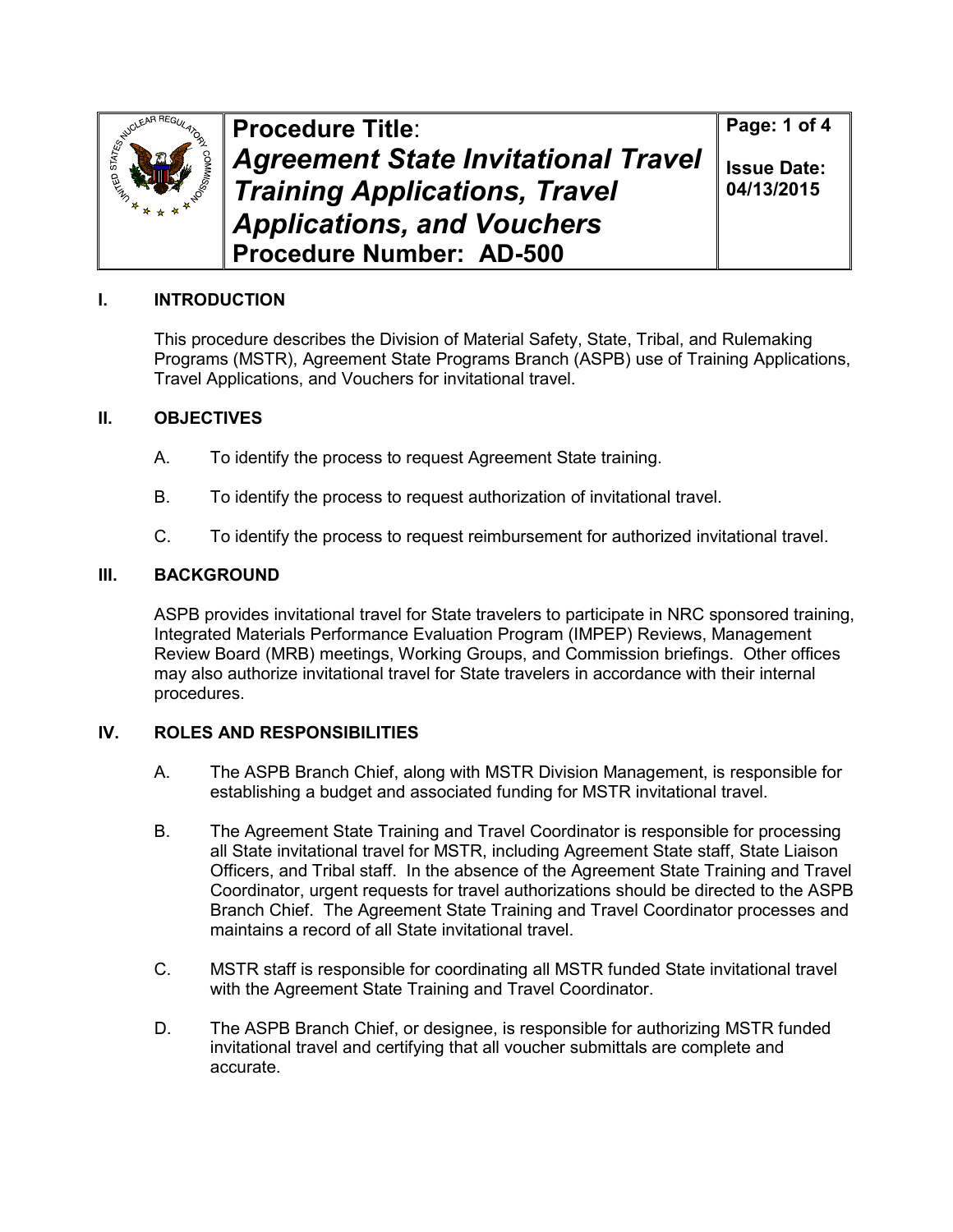**Page: 2 of 4**

**Issue Date: 04/13/2015**

## **V. GUIDANCE**

- A. Guidance to NRC Staff
	- 1. MSTR staff, with ASPB Branch Chief approval, will coordinate all MSTR funded State invitational travel with the Agreement State Training and Travel Coordinator before a commitment for funding is provided to the State traveler.
	- 2. The MSTR staff is instructed to provide the contact information for the Agreement State Training and Travel Coordinator and direct the State traveler to our website at the following link, https://scp.nrc.gov/training.html for guidance relating to invitational travel.
	- 3. The Agreement State Training and Travel Coordinator accepts, reviews, and processes all Training Applications (see Appendix A) for Agreement State training.
	- 4. The Agreement State Training and Travel Coordinator accepts all Travel Applications (see Appendix B) for Invitational Travel and submits the associated internal authorization form for approval based on the information provided on the Travel Application Form. The Travel Application Form must be submitted in order to establish authorization to travel and receive subsequent reimbursement.
	- 5. The Agreement State Training and Travel Coordinator accepts, reviews, and processes all Vouchers for Reimbursement (see Appendix C), and ensures that they are complete and conform with Federal travel regulations, making minor modifications as necessary.
- B. Guidance to Agreement State Staff
	- 1. Each Agreement State agency is responsible for designating a contact person for State training coordination and must notify the NRC Agreement State Training and Travel Coordinator of the designated individual's name and contact information. This contact person may be the Radiation Control Program Director (RCPD) or their designee.
	- 2. The State contact is responsible for coordinating training with the NRC Agreement State Training and Travel Coordinator. The State contact is responsible for submitting and prioritizing training applications. All prior training should be noted and, if submitting more than one application per course, the priority level must be provided. If subsequent applications are submitted, the priority level of all applications may require re-evaluation. If the priority levels change, the Agreement State Training and Travel Coordinator must be notified by e-mail. It is not necessary to resend applications when updating the priority levels.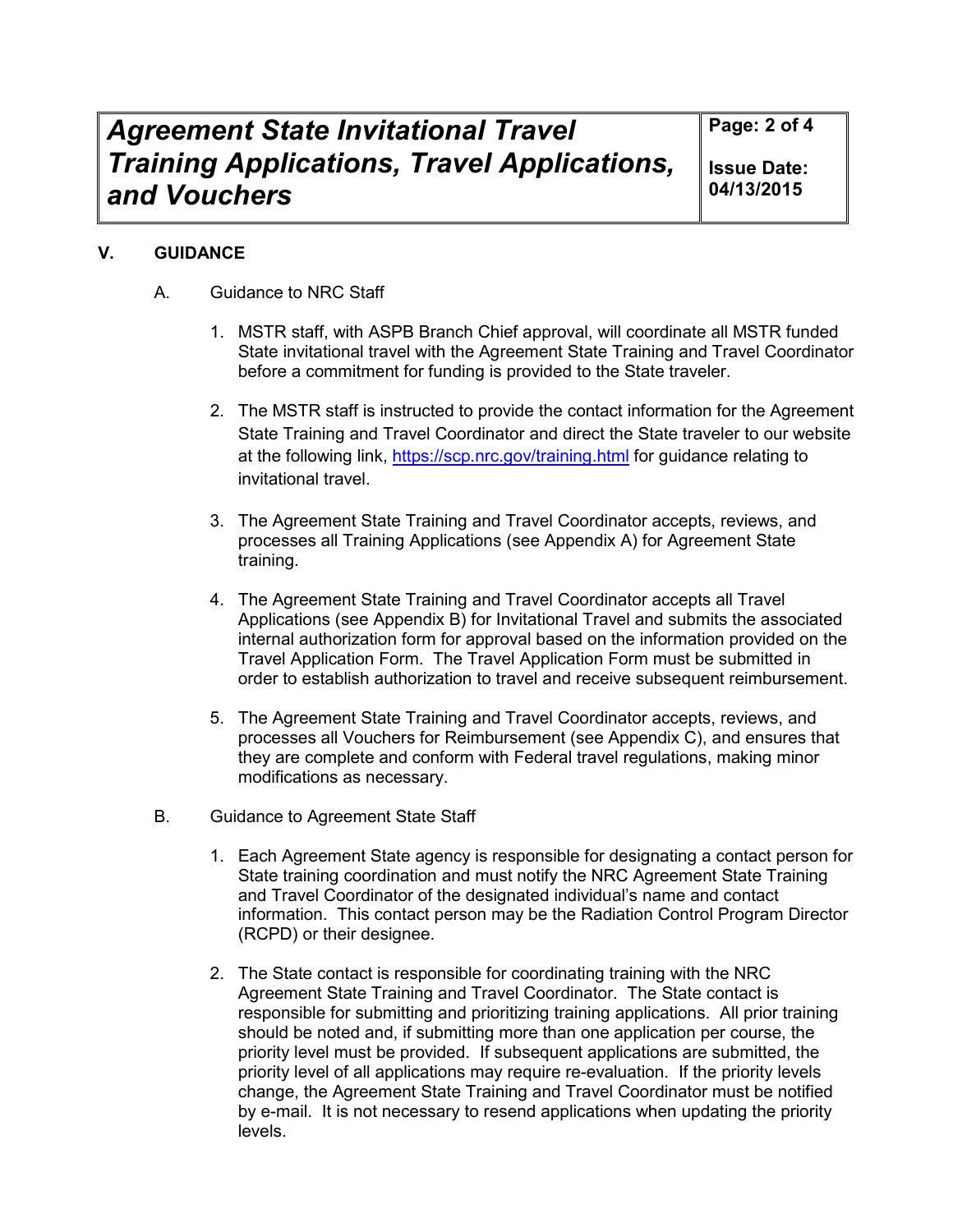**Issue Date: 04/13/2015**

3. Only one application should be attached to each e-mail submission. The subject line of the e-mail should appear as follows:

Applicant Name/Course Number/Course Start Date

- 4. If the RCPD agrees that his/her hard signature is not required, the application may be submitted without such signature provided the RCPD is copied on the e-mail submission. The State contact should indicate on the Training Application that the RCPD acknowledges and approves the training request via e-mail. Applications which are submitted without a copy to the State's RCPD will not be accepted without signature.
- 5. The State contact is responsible for notifying the NRC Agreement State Training and Travel Coordinator of staff terminations so that all applications for terminated staff are withdrawn from consideration.
- 6. Upon acceptance to an activity (e.g. training class, working group meeting, etc.) that requires invitational travel, the traveler is required to complete the Travel Application Form within 10 business days from the date of acceptance (see Appendix B). Instructions for completing and submitting the form are provided on the form. If the applicant is unable to complete the Travel Application Form within 10 business days, the traveler must notify the Agreement State Training and Travel Coordinator of their intent to attend the training course. If a notification of intent is received by the Agreement State Training and Travel Coordinator, the applicant may be granted up to 10 additional business days to submit the Travel Application Form. If a notification of intent is not received by the Agreement State Training and Travel Coordinator, the applicant risks losing their seat at the training course and an alternate may be selected.
- 7. To obtain reimbursement and per diem for travel expenses, the traveler will complete and submit the Voucher Reimbursement Form to the Agreement State Training and Travel Coordinator within 15 business days following completion of travel. See Appendix C for instructions and a sample Voucher Reimbursement Form. The Voucher for Reimbursement Form must identify the course or other purpose of travel.
- 8. If the traveler has enrolled in Direct Deposit (see Appendix D), the traveler will receive reimbursement within approximately 4 days of submitting the Voucher Reimbursement Form. Otherwise, the traveler will receive a U.S. Department of Treasury check within approximately 2 weeks to the home address listed on the Voucher Reimbursement Form.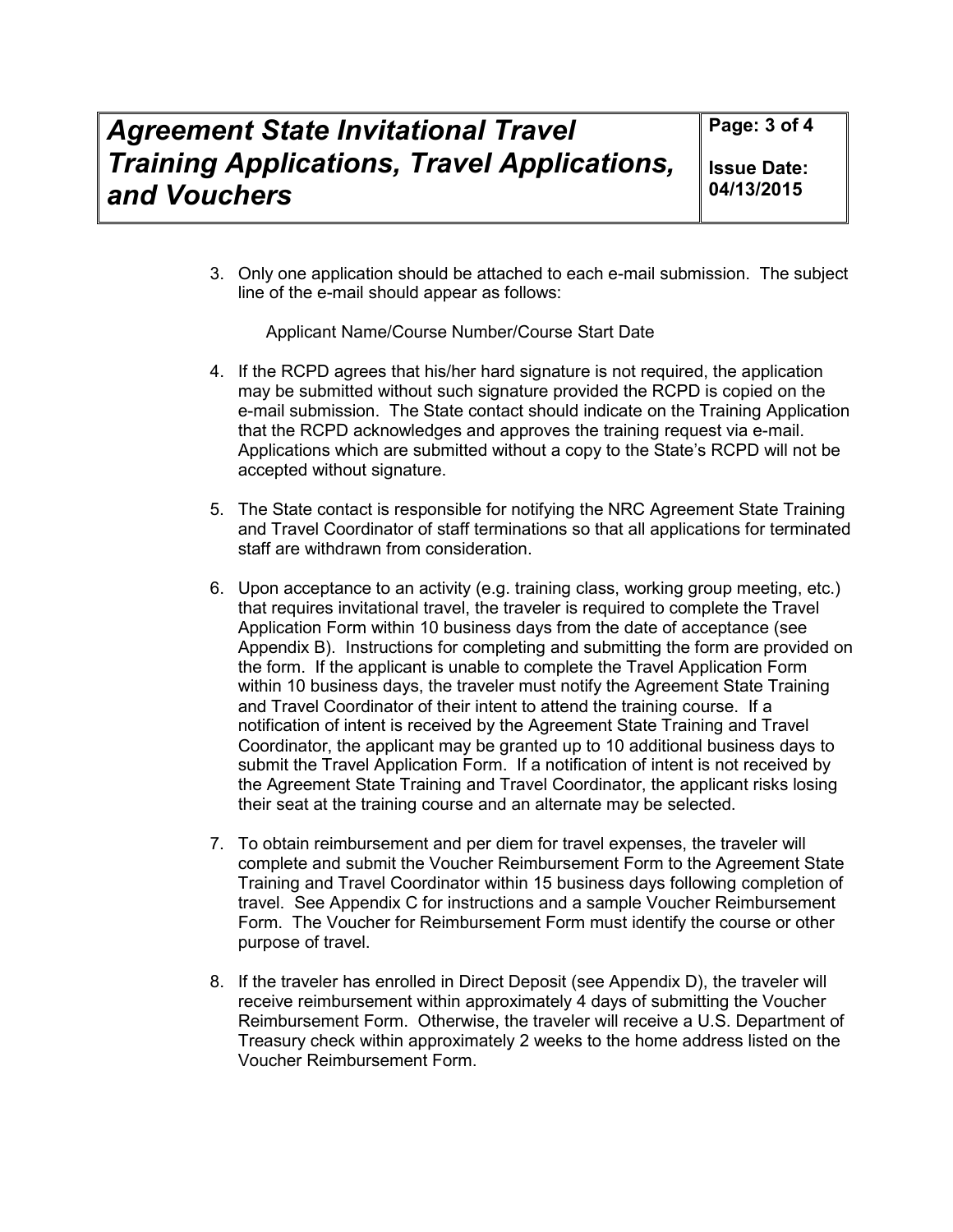# *Agreement State Invitational Travel Training Applications, Travel Applications, and Vouchers*

**Page: 4 of 4**

**Issue Date: 04/13/2015**

#### **VI. APPENDICES**

Appendix A – Training Application Form Appendix B – Travel Application Form Appendix C – Voucher Reimbursement Form and Instructions Appendix D – Direct Deposit Form

#### **VII. REFERENCES**

NRC Management Directive 14.1, *Travel*.

#### **VIII. ADAMS REFERENCE DOCUMENTS**

For knowledge management purposes, all previous revisions of this procedure, as well as associated correspondence with stakeholders, that have been entered into ADAMS are listed below.

| No. | <b>Date</b> | <b>Document Title/Description</b>                             | <b>Accession Number</b> |
|-----|-------------|---------------------------------------------------------------|-------------------------|
|     | 11/1/2010   | <b>FSME Procedure AD-500</b>                                  | ML103020142             |
|     |             | <b>Invitational Travel Authorizations and Vouchers</b>        |                         |
| 2   | 8/28/2007   | <b>FSME Procedure AD-500</b>                                  | ML072420083             |
| 3   | 3/23/2006   | Office of State and Tribal Programs (STP) Procedure<br>AD-500 | ML060960154             |
| 4   | 12/2/2002   | STP Procedure AD-500                                          | ML030330009             |
| 5   | 6/2/2000    | STP Procedure AD-500                                          | ML003761163             |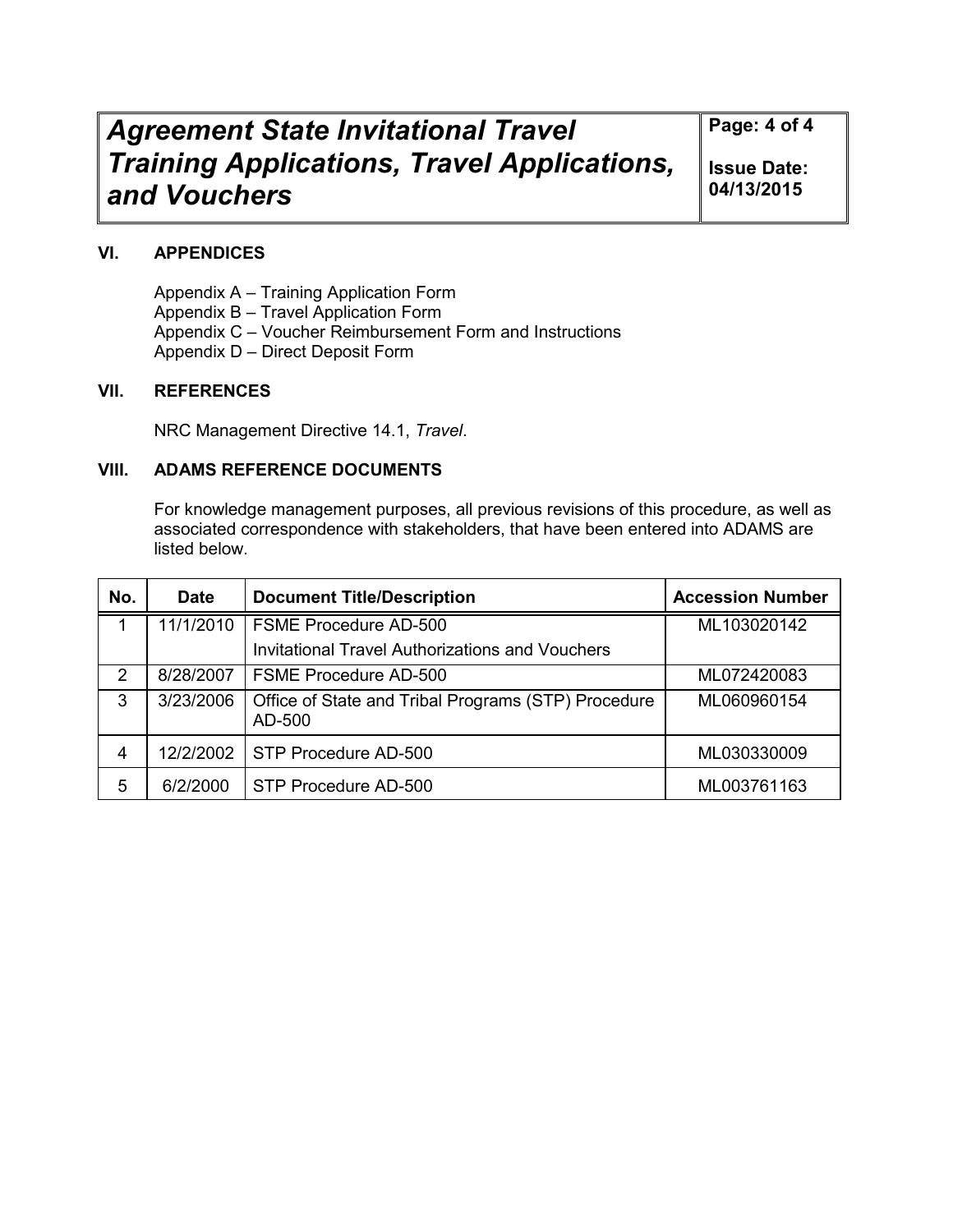#### **APPENDIX A NRC SPONSORED TRAINING FOR AGREEMENT STATE STAFF APPLICATION FOR TRAINING COURSE/WORKSHOP**

Please complete and return to: **AStrainingandtravel.Resource@nrc.gov.** 

#### **If you have any questions or comments about this form, please contact Marcia Casby at 301-415-6525**

| <b>SECTION I</b><br>TO BE COMPLETED BY APPLICANT                                                                                                                             |                                                |
|------------------------------------------------------------------------------------------------------------------------------------------------------------------------------|------------------------------------------------|
| Name: Click here to enter text.                                                                                                                                              | <b>STATE:</b> Click here to enter text.        |
| E-Mail Address: Click here to enter text.                                                                                                                                    | U.S. Citizen: Yes $\square$<br>No <sub>1</sub> |
| Business Phone/Ext: Click here to enter text.                                                                                                                                |                                                |
| Name of Organization/State: Click here to enter text.                                                                                                                        |                                                |
| <b>COURSE/WORKSHOP INFORMATION</b>                                                                                                                                           |                                                |
| Title of Course/Workshop: Click here to enter text.                                                                                                                          |                                                |
| Course Number: Click here to enter text.                                                                                                                                     |                                                |
| Start Date: Click here to enter a date.                                                                                                                                      | End Date: Click here to enter a date.          |
| <b>QUALIFICATIONS</b><br>Title: Click here to enter text.                                                                                                                    |                                                |
|                                                                                                                                                                              |                                                |
| Currently qualified as a RAM Inspector:<br>$Yes \Box$<br>$\overline{N_0}$ $\Box$                                                                                             |                                                |
| Currently qualified as a License Reviewer: Yes $\Box$<br>$No \square$                                                                                                        |                                                |
| Primary description of student's current track: Inspector $\Box$<br>and/or                                                                                                   | License Reviewer $\Box$                        |
| Please specify:                                                                                                                                                              |                                                |
| Medical $\square$<br>Industrial $\square$<br>$X$ -Ray $\Box$                                                                                                                 | Emergency Preparedness/Response $\Box$         |
| Enforcement $\Box$<br>Academic $\square$<br>Decommissioning $\Box$                                                                                                           | Other Click here to enter text.                |
|                                                                                                                                                                              |                                                |
| Check Prior NRC Training:                                                                                                                                                    |                                                |
| $F-104$ $\Box$<br>G-108 $\Box$<br>$G-109$<br>G-205 $\Box$<br>$H-111$                                                                                                         | $H-115$<br>$H-117$                             |
| $H-119$<br>$H-120$<br>$H-121$<br>$H-122$<br>$H-123$                                                                                                                          | $H-201$<br>$H-304$ $\Box$                      |
| $H-305$ $\Box$<br>$H-308$<br>$H-312$<br>$H-313$<br>$H-314$ $\Box$                                                                                                            | $H-315$<br>$H-410$ $\Box$                      |
| $H-411$<br>$H-413$<br>$H-500$ $\Box$<br>S-201 $\Box$                                                                                                                         |                                                |
| <b>SECTION II</b>                                                                                                                                                            |                                                |
| TO BE COMPLETED BY THE STATE RADIATION CONTROL PROGRAM DIRECTOR                                                                                                              |                                                |
| Please check the box below, if applicable:                                                                                                                                   |                                                |
| 1. State program has a critical need for training in this area $\Box$                                                                                                        |                                                |
| Justification: Click here to enter text.                                                                                                                                     |                                                |
| Please indicate the purpose of training:                                                                                                                                     | If submitting more than one                    |
| Initial Qualification* $\Box$<br>Cross-Training: $\Box$ Refresher Training: $\Box$                                                                                           | application, indicate priority level:          |
| Other: $\square$<br>Click here to enter text.                                                                                                                                | Priority:<br>of: $ $ (# of Apps.)              |
|                                                                                                                                                                              |                                                |
| * Check "Initial Qualification" <i>only</i> if training is required to initially qualify the student as a RAM<br>Inspector/License Reviewer as part of their current duties. |                                                |
| Radiation Control Program Director: Click here to enter text.                                                                                                                | Date: Click here to enter a date.              |
| Phone #: Click here to enter text.                                                                                                                                           |                                                |
| <b>SIGNATURE:</b>                                                                                                                                                            |                                                |
|                                                                                                                                                                              |                                                |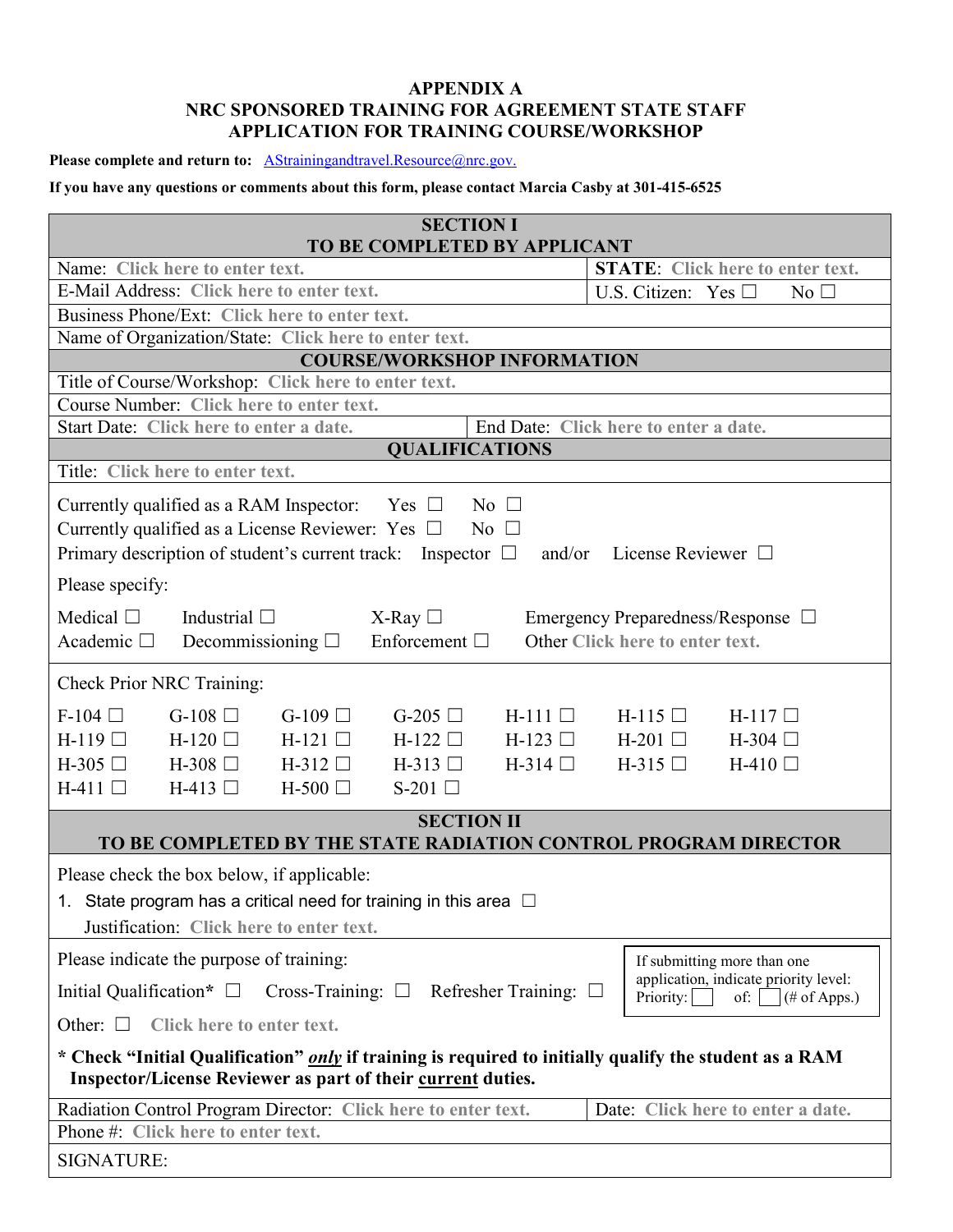## **APPENDIX B NRC SPONSORED TRAINING FOR AGREEMENT STATE STAFF TRAVEL APPLICATION FORM**

|                                     | <b>TRAVEL PURPOSE</b>           |
|-------------------------------------|---------------------------------|
|                                     | <b>STATE:</b>                   |
| TRAINING COURSE/WORKSHOP:           |                                 |
| <b>COURSE NUMBER:</b>               |                                 |
| LOCATION (CITY/STATE):              |                                 |
| <b>COURSE START DATE:</b>           | <b>COURSE END DATE:</b>         |
|                                     | <b>TRAVELER</b>                 |
| NAME:                               | $\overline{SS#}^*$ (no dashes): |
| <b>HOME ADDRESS</b>                 | <b>BUSINESS ADDRESS</b>         |
| STREET:                             | STREET:                         |
| CITY:                               | CITY:                           |
| ZIP:<br>STATE:                      | ZIP:<br>STATE:                  |
| <b>WORK E-MAIL:</b>                 | <b>WORK PHONE #</b>             |
|                                     | <b>TRIP</b>                     |
| DATE OF DEPARTURE:                  | DATE OF RETURN:                 |
| <b>DEPARTURE CITY:</b>              | <b>RETURN CITY:</b>             |
| AIRLINE/FLIGHT #:                   | AIRLINE/FLIGHT#:                |
| <b>DESTINATION CITY:</b>            |                                 |
| AIRFARE QUOTED BY EL SOL TRAVEL: \$ | <b>AGENCY REFERENCE NUMBER:</b> |
| R/T MILES (IF PLANNING TO DRIVE)**: | STATE OWNED VEHICLE: (YES/NO):  |
| <b>LODGING ARRANGEMENTS</b>         |                                 |
| HOTEL:                              |                                 |
| <b>HOTEL RATE:</b>                  |                                 |
| <b>HOTEL PHONE:</b>                 |                                 |

\* If you have provided your social security number previously this fiscal year, we only require the last 4 digits.

**Notes:**

\*\* If you plan to drive a personal vehicle and claim mileage reimbursement, a cost comparative is required. If you plan to drive a State owned vehicle, it is not necessary to complete the Cost Comparative below

Please call El Sol Travel at 844-244-6694 and provide the travel attendant with your flight requirements. The El Sol Travel attendant will provide you with options, advising you of the Government Contract Carrier. Please complete this form and e-mail to AStrainingandtravel.Resource@nrc.gov. If you have any questions, please contact the Training and Travel Coordinator, Marcia Casby, at 301-415-6525.

|                                                      | <b>COST COMPARATIVE TO DRIVE VERSUS FLY</b> |  |
|------------------------------------------------------|---------------------------------------------|--|
|                                                      | (COMPELTE ONLY IF YOU PLAN TO DRIVE)        |  |
| <b>FLY</b>                                           | <b>DRIVE</b>                                |  |
| Cost of Flight if Flying (provided by El Sol Travel) | Total Mileage at 57.5 cents per mile:       |  |
| <b>Airport Parking</b>                               | Additional Hotel Night (if required)        |  |
| Taxi Fare between Airport and Hotel                  | Additional Per Diem (if required)           |  |
| <b>TOTAL</b>                                         | <b>TOTAL</b>                                |  |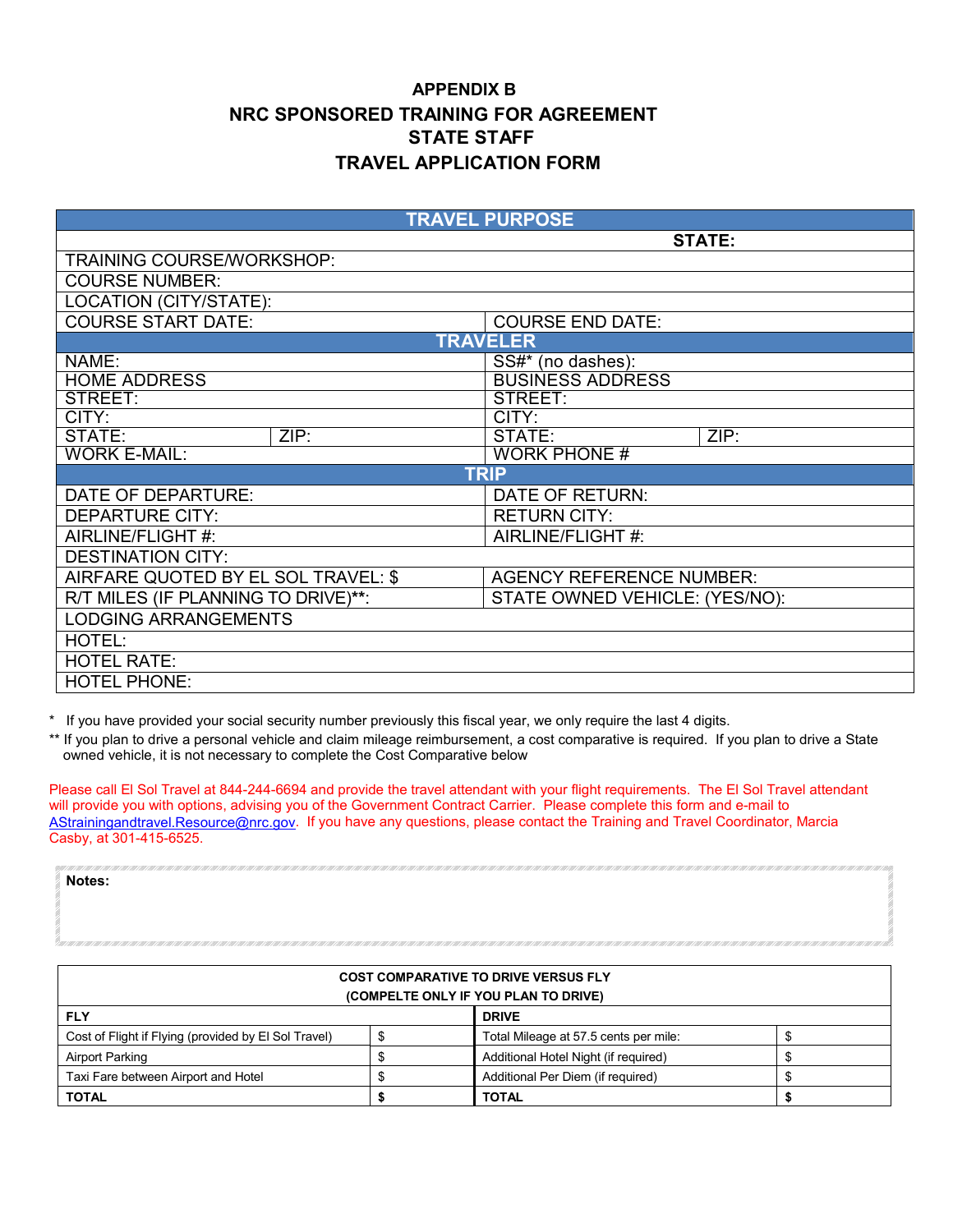#### **APPENDIX C TRAVEL VOUCHER INSTRUCTIONS, CHECKLIST, & SAMPLE VOUCHER**

Please note the following before completing your Voucher for reimbursement:

- 1. Please complete all highlighted sections (See example on the following pages). If you have attended NRC sponsored training courses in the past, you have already supplied us with your full social security number. If this is the case, you need only provide the last four digits of your Social Security number in box #2.
- 2. On page two, under "Nature of Expense" indicate the course number and title. On the following line, indicate the per diem, as specified on your Acceptance Letter.
- 3. The first and last days of travel are always reimbursed at 3/4 of the M&IE. In the example that follows, the full per diem for M&IE is \$56. Therefore, on the first and last days, the per diem is reimbursed at \$42.
- 4. Rental cars will not be authorized for travel. If you indicated on the Travel Application Form that you would be driving your privately owned vehicle, you are authorized to request mileage reimbursement not to exceed the cost of airfare. You would have obtained a quote for airfare from El Sol Travel, Inc. to establish this amount and were required to complete the "Cost Comparative to Drive Versus Fly." If you plan to drive, the Federal mileage reimbursement is based on the prevailing rate published by the U.S. General Services Administration. If you plan to drive a state owned vehicle, reimbursement is not applicable.
- 5. The total will automatically calculate on the  $2^{nd}$  page and will carry forward to the 1<sup>st</sup> page at "C - TOTAL CLAIM."
- 6. Scan and return the form as soon as possible, but no later than 10 business days after the course, with airline itinerary and receipts to AStrainingandtravel.Resource@nrc.gov

#### *If you have any questions, please contact Marcia Casby, Agreement State Training and Travel Coordinator, at (301) 415-6525.*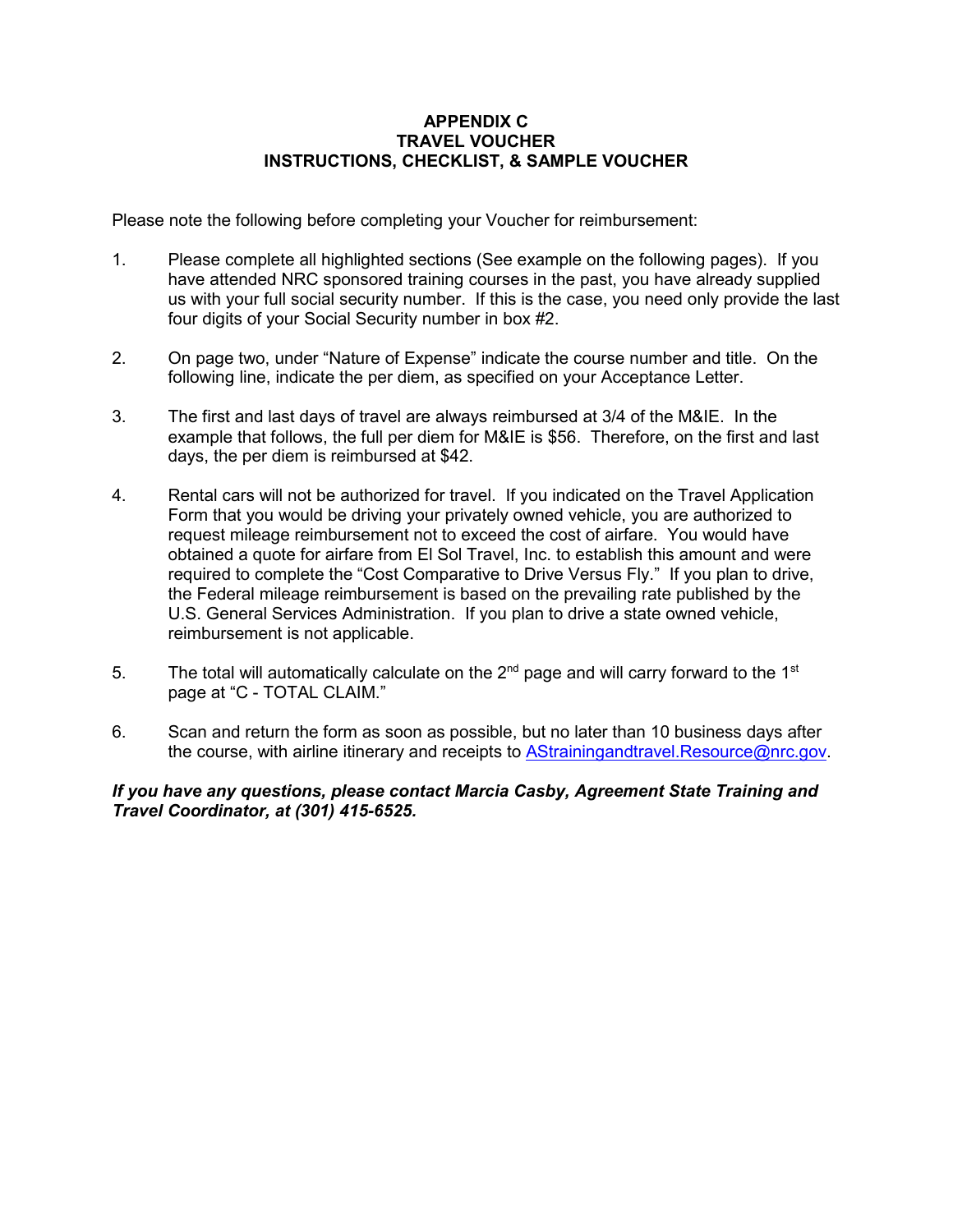#### **CHECKLIST NRC VOUCHER FOR REIMBURSEMENT**

- $\Box$  Box 24 has been signed and dated.
- $\Box$  Box 5 is the home address where your reimbursement check will be mailed. Do not provide any address other than your home address. If this address has changed from what we have on record for you, please indicate that it is your new home address. If you have signed up for Direct Deposit, you have indicated "Enrolled in Direct Deposit" next to your home address.
- ☐ El Sol Travel fight Receipt is attached (if applicable). Please attach the ticketed flight receipt which you received 3 days prior to departure. Do not send the initial flight itinerary you received at the time of booking as this does not provide the exact amount direct billed to the NRC.
- ☐ The hotel receipt is attached. Hotel Receipt must show payment made. A Hotel "Folio" is not a receipt.
- ☐ All receipts over \$50 are attached. All receipts are encouraged, but over \$50 is required.
- ☐ Mileage has been calculated properly. Do not use the "Number of Miles" column.
- $\Box$  The course and per diem information is provided on the first two lines under "Nature of Expense."
- ☐ Scan all items as one document and e-mail to AStrainingandtravel.resource@nrc.gov. Do not send unused or instruction pages of the voucher.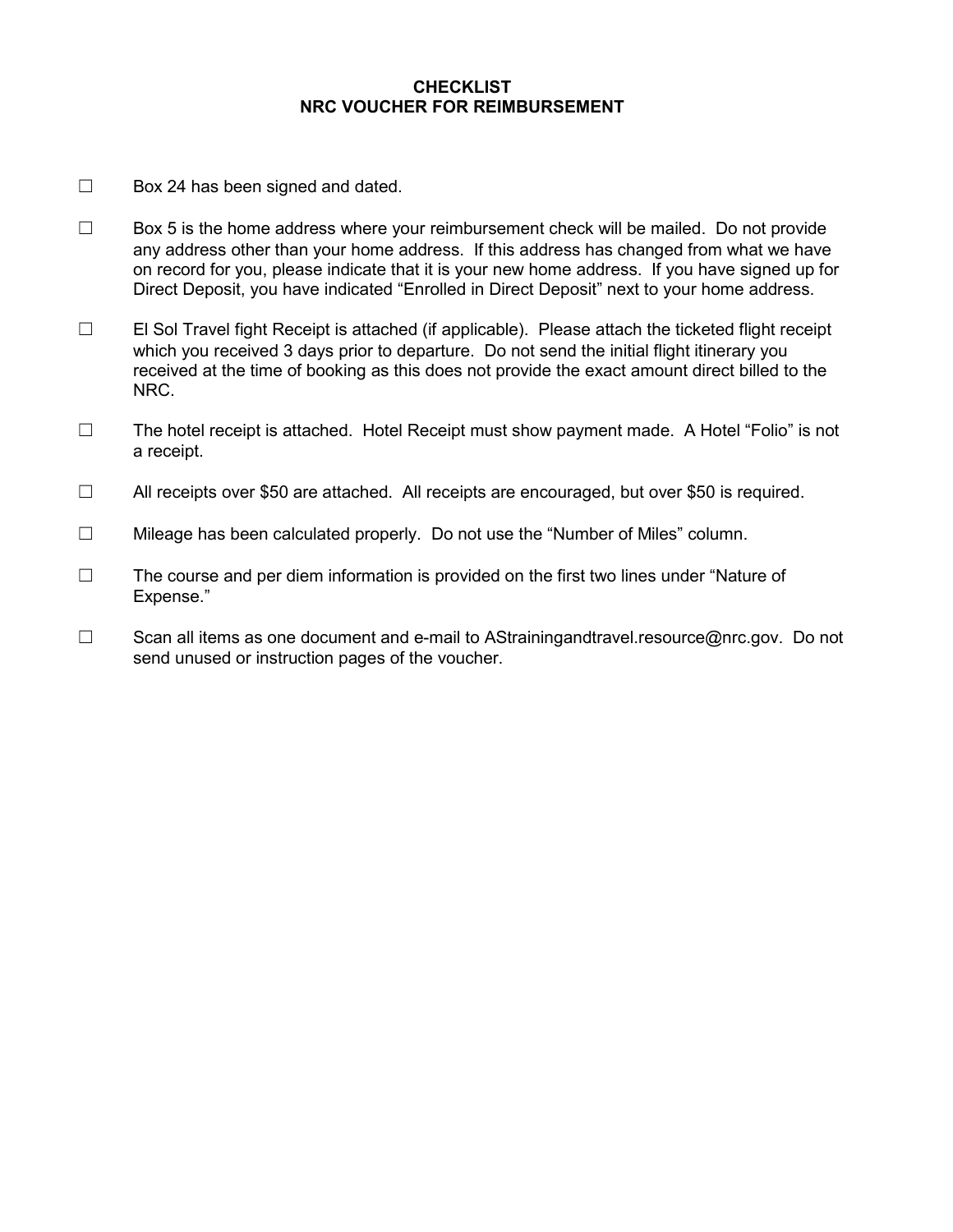| <b>NRC FORM 64</b>                                                                                                                                    |                                           | <b>U.S. NUCLEAR REGULATORY COMMISSION</b>                                                              |                                                      |                                       |                                                  |                                                  | APPROVED BY OMB: NO. 3150-0192                                                                                                                                                                                                                                                                                                                                                                                                                                                                                                                      | EXPIRES: 08/31/2014                                                          |
|-------------------------------------------------------------------------------------------------------------------------------------------------------|-------------------------------------------|--------------------------------------------------------------------------------------------------------|------------------------------------------------------|---------------------------------------|--------------------------------------------------|--------------------------------------------------|-----------------------------------------------------------------------------------------------------------------------------------------------------------------------------------------------------------------------------------------------------------------------------------------------------------------------------------------------------------------------------------------------------------------------------------------------------------------------------------------------------------------------------------------------------|------------------------------------------------------------------------------|
| $(8-2011)$<br>NRCMD 14.1<br>Exception to SF 1012<br>Approved by NARS 10-81                                                                            |                                           | <b>TRAVEL VOUCHER (PART 1)</b><br><b>FOLLOW INSTRUCTIONS</b>                                           |                                                      |                                       |                                                  |                                                  | Estimated burden per response to comply with this voluntary collection request: 1<br>hour for NRC Forms 64 and 64A or 64B. NRC uses the information to authorize<br>payment for official travel. Forward comments regarding burden estimate to the                                                                                                                                                                                                                                                                                                  |                                                                              |
| 1. AUTHORIZATION NUMBER<br>3. NAME (Last, First, Middle Initial)                                                                                      | 2. SOCIAL SECURITY<br>NO. (Last 4 digits) |                                                                                                        | 2a. NON-NRC SSN<br>(9 digits)<br>4. OFFICE TELEPHONE |                                       |                                                  |                                                  | Information Services Branch (T-5 F53), U.S. Nuclear Regulatory Commission,<br>Washington, DC 20555-0001, or by e-mail to Infocollects.Resource@nrc.gov.and<br>to the Desk Officer, Office of Information and Regulatory Affairs, NEOB-10202,<br>(3150-0192), Office of Management and Budget, Washington, DC 20503. If a<br>means used to impose an information collection does not display a currently valid<br>OMB control number, the NRC may not conduct or sponsor, and a person is not<br>required to respond to, the information collection. |                                                                              |
| 5. MAILING ADDRESS (Include ZIP Code)<br>Home Address                                                                                                 |                                           |                                                                                                        |                                                      |                                       |                                                  |                                                  | <b>6. RECLAIM VOUCHER</b><br><b>YES</b><br>$\overline{\sqrt{ }}$<br><b>NO</b>                                                                                                                                                                                                                                                                                                                                                                                                                                                                       | 7. VOUCHER STATUS<br>PARTIAL<br>FINAL V<br>8. TRAVEL PERIOD(S)               |
|                                                                                                                                                       |                                           |                                                                                                        |                                                      |                                       |                                                  |                                                  | A. FROM (MM/DD/YYYY)                                                                                                                                                                                                                                                                                                                                                                                                                                                                                                                                | <b>B. TO (MM/DD/YYYY)</b>                                                    |
| 9. OFFICIAL DUTY STATION (City and State) (drop down list or fill in)                                                                                 |                                           | 10. RESIDENCE (City and State)<br>Home Address (City/State)                                            |                                                      |                                       |                                                  |                                                  | 08/10/2014                                                                                                                                                                                                                                                                                                                                                                                                                                                                                                                                          | 08/15/2014                                                                   |
| 13. TYPE OF TRAVEL<br>CONUS/DOMESTIC<br>NONFOREIGN OUTSIDE CONUS                                                                                      |                                           | 14. METHOD OF PAYMENT<br>HEADQUARTERS TO BE PAID BY EFT<br>EFT PAYMENT TO<br><b>JALTERNATE ACCOUNT</b> |                                                      |                                       | <b>FIRST CLASS</b><br><b>OTHER PREMIUM CLASS</b> | 15. AIRLINE ACCOMMODATIONS                       | 11. LEAVE TAKEN<br>ANNUAL<br><b>SICK</b><br><b>OTHER</b>                                                                                                                                                                                                                                                                                                                                                                                                                                                                                            | 12. COMPARATIVE<br><b>TRAVEL</b>                                             |
| <b>FOREIGN</b><br>COS                                                                                                                                 |                                           | <b>OTHER</b>                                                                                           |                                                      |                                       | <b>FREE UPGRADE</b>                              |                                                  |                                                                                                                                                                                                                                                                                                                                                                                                                                                                                                                                                     | 16. EXPENSES CLAIMED<br>(FROM NRC FORM 64A OR NRC FORM 64B)                  |
| 17. TRANSPORTATION METHOD OF PAYMENT                                                                                                                  |                                           |                                                                                                        |                                                      | 19. TRANSPORTATION                    | NON-CONTRACT                                     |                                                  | <b>EXPENSES</b>                                                                                                                                                                                                                                                                                                                                                                                                                                                                                                                                     | <b>AMOUNT CLAIMED</b><br><b>OTHER EXPENSES</b>                               |
| GTR/GTS ACCT/GOVT ISSUED CARD/CASH<br>(Identify below)                                                                                                |                                           | 18. CARRIER                                                                                            |                                                      | <b>GTR OR TICKET</b><br><b>NUMBER</b> |                                                  | 20. AMOUNT                                       | A. SUBSISTENCE AND<br><b>OTHER EXPENSES</b>                                                                                                                                                                                                                                                                                                                                                                                                                                                                                                         | \$0.00                                                                       |
|                                                                                                                                                       |                                           |                                                                                                        |                                                      |                                       |                                                  |                                                  | B. PLANE, TRAIN, BUS<br>(PAID BY TRAVELER)                                                                                                                                                                                                                                                                                                                                                                                                                                                                                                          |                                                                              |
| 21. TRAVELER'S CERTIFICATION. I HEREBY ASSIGN TO THE UNITED STATES ANY RIGHT I MAY HAVE AGAINST ANY<br>UNDER CASH PAYMENT PROCEDURES.                 |                                           | PARTIES IN CONNECTION WITH REIMBURSABLE TRANSPORTATION CHARGES DESCRIBED ABOVE, PURCHASED              |                                                      |                                       |                                                  | <b>TRAVELER'S</b><br><b>INITIALS</b>             | <b>C. TOTAL CLAIM</b>                                                                                                                                                                                                                                                                                                                                                                                                                                                                                                                               | \$997.90                                                                     |
|                                                                                                                                                       |                                           | 22. READ CAREFULLY<br>(If voucher includes any of the following, mark the appropriate boxes.)          |                                                      |                                       |                                                  |                                                  |                                                                                                                                                                                                                                                                                                                                                                                                                                                                                                                                                     | <b>23. TRAVEL ADVANCE</b><br>TOTAL ADVANCE RECEIVED (Traveler Must Complete) |
| (Explain in Part 2 and attach to front of voucher)                                                                                                    |                                           | REFUND DUE ON UNUSED TICKET, PARTIAL TICKET, AND/OR REFUND SLIP                                        |                                                      |                                       |                                                  |                                                  | <b>ATM</b>                                                                                                                                                                                                                                                                                                                                                                                                                                                                                                                                          |                                                                              |
| REMITTANCE ATTACHED IN THE<br>AMOUNT OF:                                                                                                              | \$                                        |                                                                                                        |                                                      |                                       | CHECK NO.                                        |                                                  | <b>OTHER</b>                                                                                                                                                                                                                                                                                                                                                                                                                                                                                                                                        |                                                                              |
| 24. I CERTIFY THAT THIS VOUCHER IS TRUE AND CORRECT TO THE BEST OF MY KNOWLEDGE AND<br>BELIEF AND THAT PAYMENT OR CREDIT HAS NOT BEEN RECEIVED BY ME. |                                           |                                                                                                        |                                                      |                                       | <b>DATE</b>                                      |                                                  |                                                                                                                                                                                                                                                                                                                                                                                                                                                                                                                                                     | <b>FOR EXAMINER USE</b>                                                      |
| <b>SIGNATURE -- TRAVELER*</b>                                                                                                                         |                                           |                                                                                                        |                                                      |                                       |                                                  |                                                  | AMOUNT TO BE APPLIED                                                                                                                                                                                                                                                                                                                                                                                                                                                                                                                                |                                                                              |
| <b>Printed Name of Traveler:</b>                                                                                                                      |                                           |                                                                                                        |                                                      |                                       |                                                  |                                                  | <b>BALANCE DUE</b>                                                                                                                                                                                                                                                                                                                                                                                                                                                                                                                                  |                                                                              |
| 25. THIS VOUCHER IS APPROVED.<br>SIGNATURE -- APPROVING OFFICIAL                                                                                      |                                           |                                                                                                        |                                                      |                                       | <b>DATE</b>                                      |                                                  | <b>NET TO TRAVELER</b>                                                                                                                                                                                                                                                                                                                                                                                                                                                                                                                              |                                                                              |
| Printed Name of Approving Official:                                                                                                                   |                                           |                                                                                                        |                                                      |                                       |                                                  |                                                  |                                                                                                                                                                                                                                                                                                                                                                                                                                                                                                                                                     | <b>26. EXAMINER'S ADJUSTMENTS</b>                                            |
| 27. TRAVELER DESIGNATION<br>I DESIGNATE                                                                                                               |                                           | TO RECEIVE CASH PAYMENT OF THIS TRAVEL VOUCHER. I ACCEPT                                               |                                                      |                                       |                                                  |                                                  |                                                                                                                                                                                                                                                                                                                                                                                                                                                                                                                                                     |                                                                              |
| RESPONSIBILITY FOR THE PAYMENT ONCE THE IMPREST FUND CASHIER PROPERLY DISBURSES THE CASH TO MY DESIGNEE.<br><b>SIGNATURE -- TRAVELER</b>              |                                           |                                                                                                        |                                                      |                                       | <b>DATE</b>                                      |                                                  |                                                                                                                                                                                                                                                                                                                                                                                                                                                                                                                                                     |                                                                              |
|                                                                                                                                                       |                                           |                                                                                                        |                                                      |                                       |                                                  |                                                  | <b>EXAMINED BY</b>                                                                                                                                                                                                                                                                                                                                                                                                                                                                                                                                  | <b>DATE</b>                                                                  |
|                                                                                                                                                       |                                           | 28. CASH PAYMENT OF TRAVEL VOUCHER (For Cashier Use)                                                   |                                                      |                                       |                                                  |                                                  |                                                                                                                                                                                                                                                                                                                                                                                                                                                                                                                                                     |                                                                              |
| RECEIVED CASH IN<br>THE AMOUNT OF: \$                                                                                                                 |                                           | <b>FOR</b>                                                                                             |                                                      |                                       |                                                  |                                                  | 29. THIS VOUCHER IS CERTIFIED CORRECT AND<br>PROPER FOR PAYMENT                                                                                                                                                                                                                                                                                                                                                                                                                                                                                     |                                                                              |
| <b>SIGNATURE</b>                                                                                                                                      |                                           |                                                                                                        | DATE                                                 |                                       |                                                  | NRC BADGE NUMBER                                 | SIGNATURE -- AUTHORIZED CERTIFYING OFFICER                                                                                                                                                                                                                                                                                                                                                                                                                                                                                                          | DATE                                                                         |
|                                                                                                                                                       |                                           | 30. ACCOUNTING CLASSIFICATION (For Division of Financial Services Use)                                 |                                                      |                                       |                                                  |                                                  |                                                                                                                                                                                                                                                                                                                                                                                                                                                                                                                                                     |                                                                              |
| <b>B.</b><br>Α.<br><b>PURPOSE</b><br>COST<br>CODE                                                                                                     | C.<br><b>BFY</b>                          | D. COST<br><b>ORGANIZATION</b><br>CODE                                                                 | Е.<br><b>JOB</b><br>CODE                             |                                       |                                                  | $F. (2110-S)$<br><b>SUBSISTENCE</b><br>AND OTHER | G. (2120-D)<br>COMMON<br><b>CARRIER</b>                                                                                                                                                                                                                                                                                                                                                                                                                                                                                                             | Η.<br><b>TOTAL</b>                                                           |
| <b>DOMESTIC</b>                                                                                                                                       |                                           |                                                                                                        |                                                      |                                       |                                                  |                                                  |                                                                                                                                                                                                                                                                                                                                                                                                                                                                                                                                                     |                                                                              |
| <b>FOREIGN</b>                                                                                                                                        |                                           |                                                                                                        |                                                      |                                       |                                                  |                                                  |                                                                                                                                                                                                                                                                                                                                                                                                                                                                                                                                                     |                                                                              |
| 5 years or both (18 U.S.C. 287; id. 1001)<br>NRC FORM 64 (8-2011)                                                                                     |                                           |                                                                                                        |                                                      |                                       |                                                  |                                                  | * Fraudulent Claim -- Falsification of an item in an expense account works a forf eiture of the Claim (28 U.S.C. 2514) and may result in a fine of not more than \$10,000 or imprisonment of not more than                                                                                                                                                                                                                                                                                                                                          |                                                                              |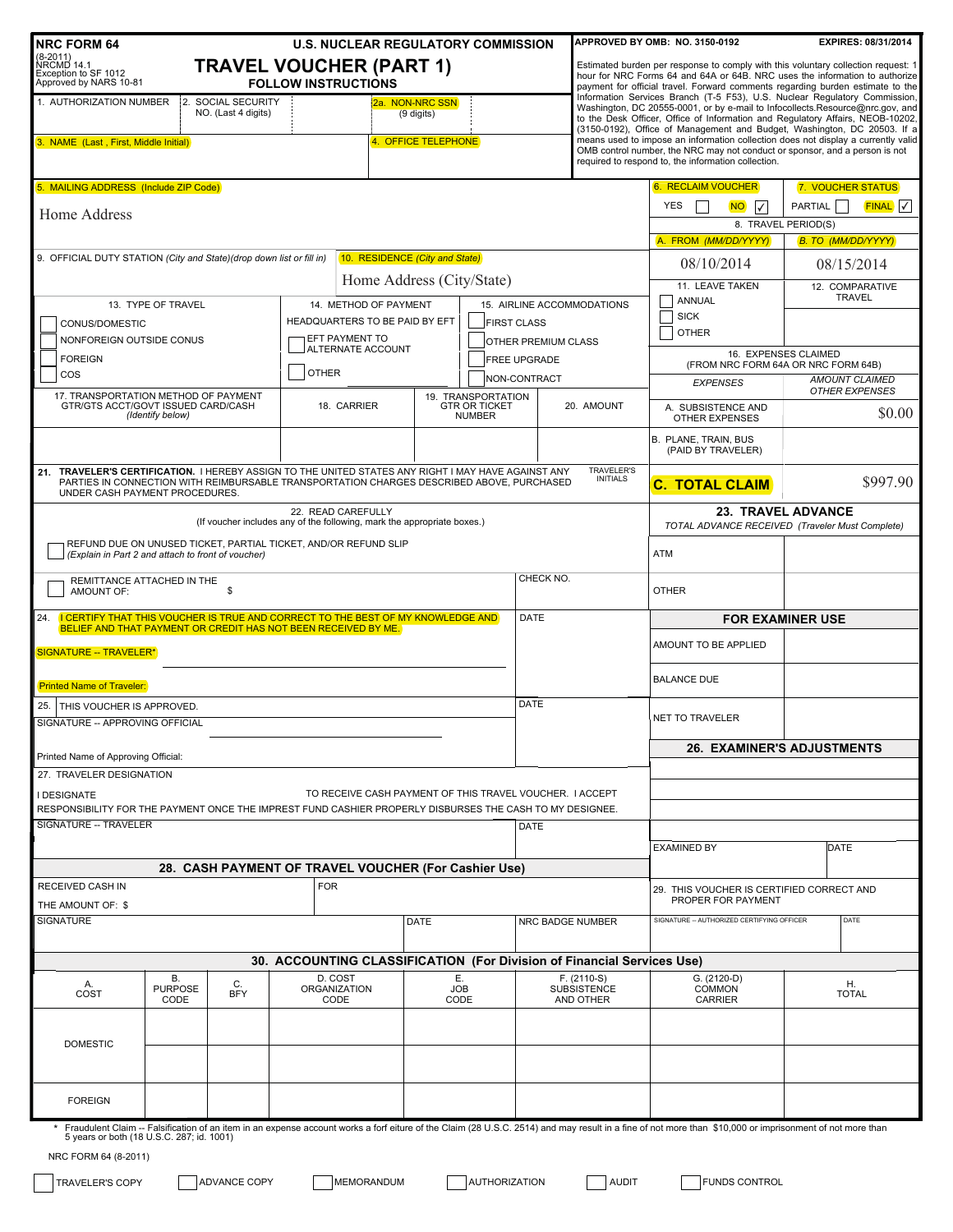|                                                                                                   |                                                                     |                                                                                |                                           | <b>PAGE</b>                         | OF                 |                                           |
|---------------------------------------------------------------------------------------------------|---------------------------------------------------------------------|--------------------------------------------------------------------------------|-------------------------------------------|-------------------------------------|--------------------|-------------------------------------------|
| <b>NRC FORM 64A</b><br>$(8-2011)$<br>NRCMD 14.1<br>Exception to SF 1012<br>Approved by NARS 10-81 | <b>SCHEDULE OF EXPENSES AND AMOUNT CLAIMED</b>                      | <b>TRAVEL VOUCHER (PART 2)</b><br><b>FOLLOW INSTRUCTIONS</b>                   |                                           |                                     |                    | <b>U.S. NUCLEAR REGULATORY COMMISSION</b> |
| NAME (Last, First, MI)                                                                            |                                                                     | AUTHORIZATION NO.                                                              |                                           |                                     | DEPART FROM OFFICE |                                           |
|                                                                                                   |                                                                     |                                                                                | DATE (MM/DD/YYYY)                         |                                     |                    | <b>TIME (ie. 1:00)</b><br>A.M.            |
|                                                                                                   |                                                                     |                                                                                | 08/10/2014                                |                                     | 2:00               | P.M.                                      |
| <b>DATE</b><br>$20$ 14                                                                            | <b>NATURE OF EXPENSE</b>                                            |                                                                                | <b>AUTHORIZED</b><br>MILEAGE (ie.50)<br>¢ | <b>NUMBER</b><br>OF<br><b>MILES</b> |                    | <b>AMOUNT</b><br><b>CLAIMED</b>           |
|                                                                                                   | S-201 Materials Control & Security Systems & Principles (95/56/151) |                                                                                |                                           |                                     |                    | 0.00                                      |
|                                                                                                   | Per Diem (\$94 hotel / \$56 Meals & Incidentals)                    |                                                                                |                                           |                                     |                    | 0.00                                      |
|                                                                                                   |                                                                     |                                                                                |                                           |                                     |                    | 0.00                                      |
| 08/10/2014                                                                                        | Personal Vehicle from home to airport (12 miles x 57.5 cents/mile)  |                                                                                |                                           |                                     |                    | 6.90                                      |
| 08/10/2014                                                                                        | Taxi from airport to hotel                                          |                                                                                |                                           |                                     |                    | 0.00<br>15.00                             |
|                                                                                                   |                                                                     |                                                                                |                                           |                                     |                    | 0.00                                      |
| 08/15/2014                                                                                        | Taxi from training site to airport                                  |                                                                                |                                           |                                     |                    | 18.00                                     |
|                                                                                                   |                                                                     |                                                                                |                                           |                                     |                    | 0.00                                      |
| 08/10/2014<br>08/14/2014                                                                          | Hotel (\$94 x 5 nights = $$470.00$ )                                |                                                                                |                                           |                                     |                    | 470.00                                    |
|                                                                                                   |                                                                     |                                                                                |                                           |                                     |                    | 0.00                                      |
|                                                                                                   | Hotel Taxes/Fees (\$16.22 x 5 nights = $$81.10$ )                   |                                                                                |                                           |                                     |                    | 81.10                                     |
|                                                                                                   |                                                                     |                                                                                |                                           |                                     |                    | 0.00                                      |
| 08/10/2014                                                                                        | First Day Partial Per Diem $(3/4 \text{ of } $56 = $42.00)$         |                                                                                |                                           |                                     |                    | 42.00                                     |
|                                                                                                   |                                                                     |                                                                                |                                           |                                     |                    | 0.00                                      |
| 08/11/2014<br>08/14/2014                                                                          | Full Per Diem $(\$56 x 4 days = \$224.00)$                          |                                                                                |                                           |                                     |                    | 224.00                                    |
|                                                                                                   |                                                                     |                                                                                |                                           |                                     |                    | 0.00                                      |
| 08/15/2014                                                                                        | Last Day Partial Per Diem $(3/4 \text{ of } $56 = $42.00)$          |                                                                                |                                           |                                     |                    | 42.00                                     |
|                                                                                                   |                                                                     |                                                                                |                                           |                                     |                    | 0.00                                      |
| 08/10/2014<br>08/15/2014                                                                          | Airline Excess Baggage Fee (\$25 each way)                          |                                                                                |                                           |                                     |                    | 50.00                                     |
|                                                                                                   |                                                                     |                                                                                |                                           |                                     |                    | 0.00                                      |
| 08/15/2014                                                                                        | Personal Vehicle from airport to home (12 miles x 57.5 cents/mile)  |                                                                                |                                           |                                     |                    | 6.90                                      |
| 08/10/2014                                                                                        |                                                                     |                                                                                |                                           |                                     |                    | 0.00                                      |
| 08/15/2014                                                                                        | <b>Airport Parking</b>                                              |                                                                                |                                           |                                     |                    | 42.00                                     |
| NRC FORM 64A (8-2011)                                                                             |                                                                     | <b>GRAND TOTAL - THIS PAGE</b><br>(Amount to be included in Item 16.C, Part 1) |                                           |                                     |                    | \$997.90                                  |